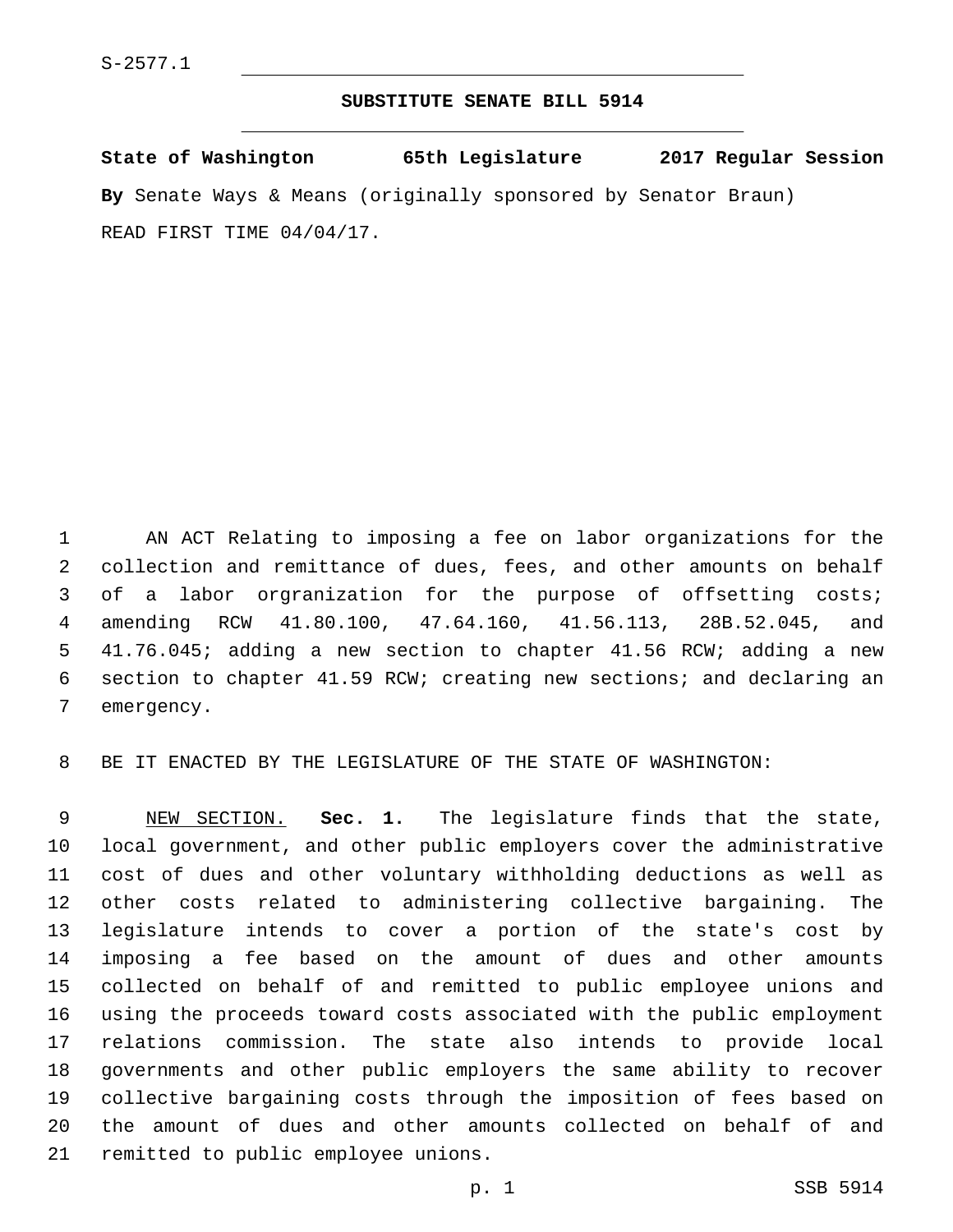NEW SECTION. **Sec. 2.** A new section is added to chapter 41.56 2 RCW to read as follows:

 (1)(a) Except as provided in subsection (2) of this section, a public employer that collects and remits dues and other amounts on behalf of a labor organization may impose a fee of up to five percent of the amount collected to offset the cost of administration. The rate of the fee is established by the employer and is not subject to 8 collective bargaining.

 (b)(i) If a labor organization fails to pay the fee established by this subsection within sixty calendar days of the end of the period for which the fee was assessed, the employer may retain a portion of the amount collected as payment of the fee.

 (ii) If a labor organization fails to pay the fee established by this subsection within sixty calendar days of the end of the period for which the fee was assessed three times in a twelve-month period, the employer may cease collecting amounts on behalf of the exclusive 17 bargaining representative for one year.

 (2)(a) There shall be a fee, as established by the office of financial management, charged to any labor organization for the collection and remittance of any dues, fees, payments, or any other amounts on behalf of a labor organization. The office of financial management must establish the rate as the higher of:

23 (i) Two percent; or

 (ii) A level that ensures that the total amount collected from the fee funds no less than one-half of the total amount appropriated to the public employment relations commission during the previous 27 fiscal biennium, up to a maximum of five percent.

 (b)(i) Each state agency must assess the fee on the total amount collected and remitted on behalf of a labor organization at the time of remittance to the labor organization. At the option of the labor organization, the state agency may retain a portion of the amount to 32 be remitted as payment of the fee.

 (ii)(A) If a labor organization fails to pay the fee established by this subsection within sixty calendar days of the end of the period for which the fee was assessed, the agency must retain a portion of the amount to be remitted as payment of the fee.

 (B) If a labor organization fails to pay the fee established by this subsection within sixty calendar days of the end of the period for which the fee was assessed three times in a twelve-month period,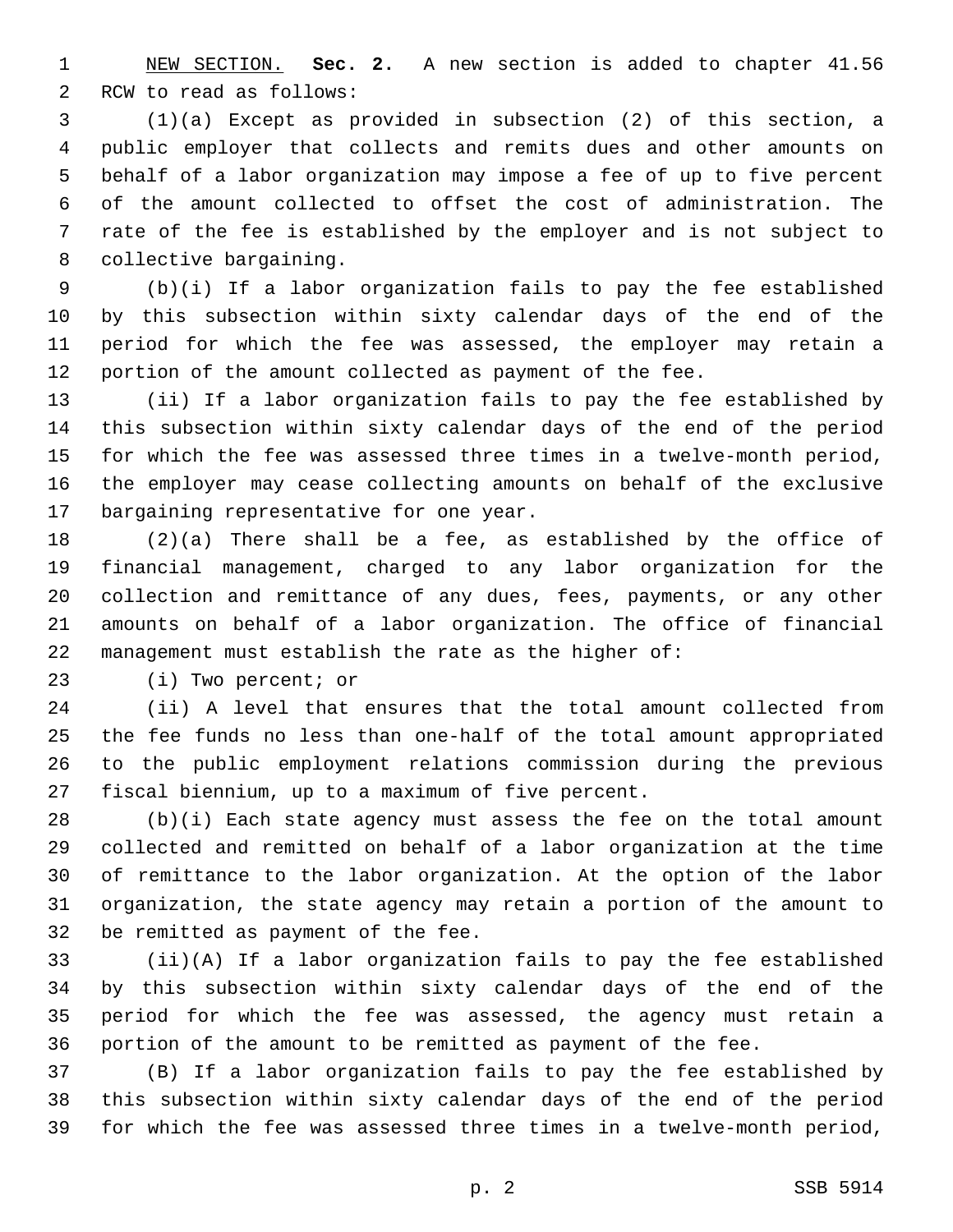the agency must cease collecting amounts on behalf of the exclusive 2 bargaining representative for one year.

 (c) The fees collected by the employer under this subsection must be deposited to the personnel service fund under RCW 41.06.280 and used for costs of the public employment relations commission.

 (d) For purposes of this subsection, "state agency" means every state office, department, division, bureau, board, commission, or other state agency, including offices headed by a statewide elected 9 official, and institutions of higher education.

 **Sec. 3.** RCW 41.80.100 and 2002 c 354 s 311 are each amended to 11 read as follows:

 (1) A collective bargaining agreement may contain a union security provision requiring as a condition of employment the payment, no later than the thirtieth day following the beginning of employment or July 1, 2004, whichever is later, of an agency shop fee to the employee organization that is the exclusive bargaining representative for the bargaining unit in which the employee is employed. The amount of the fee shall be equal to the amount required to become a member in good standing of the employee organization. Each employee organization shall establish a procedure by which any employee so requesting may pay a representation fee no greater than the part of the membership fee that represents a pro rata share of expenditures for purposes germane to the collective bargaining process, to contract administration, or to pursuing matters affecting 25 wages, hours, and other conditions of employment.

 (2) An employee who is covered by a union security provision and who asserts a right of nonassociation based on bona fide religious tenets, or teachings of a church or religious body of which the employee is a member, shall, as a condition of employment, make payments to the employee organization, for purposes within the program of the employee organization as designated by the employee that would be in harmony with his or her individual conscience. The amount of the payments shall be equal to the periodic dues and fees uniformly required as a condition of acquiring or retaining membership in the employee organization minus any included monthly premiums for insurance programs sponsored by the employee organization. The employee shall not be a member of the employee organization but is entitled to all the representation rights of a 39 member of the employee organization.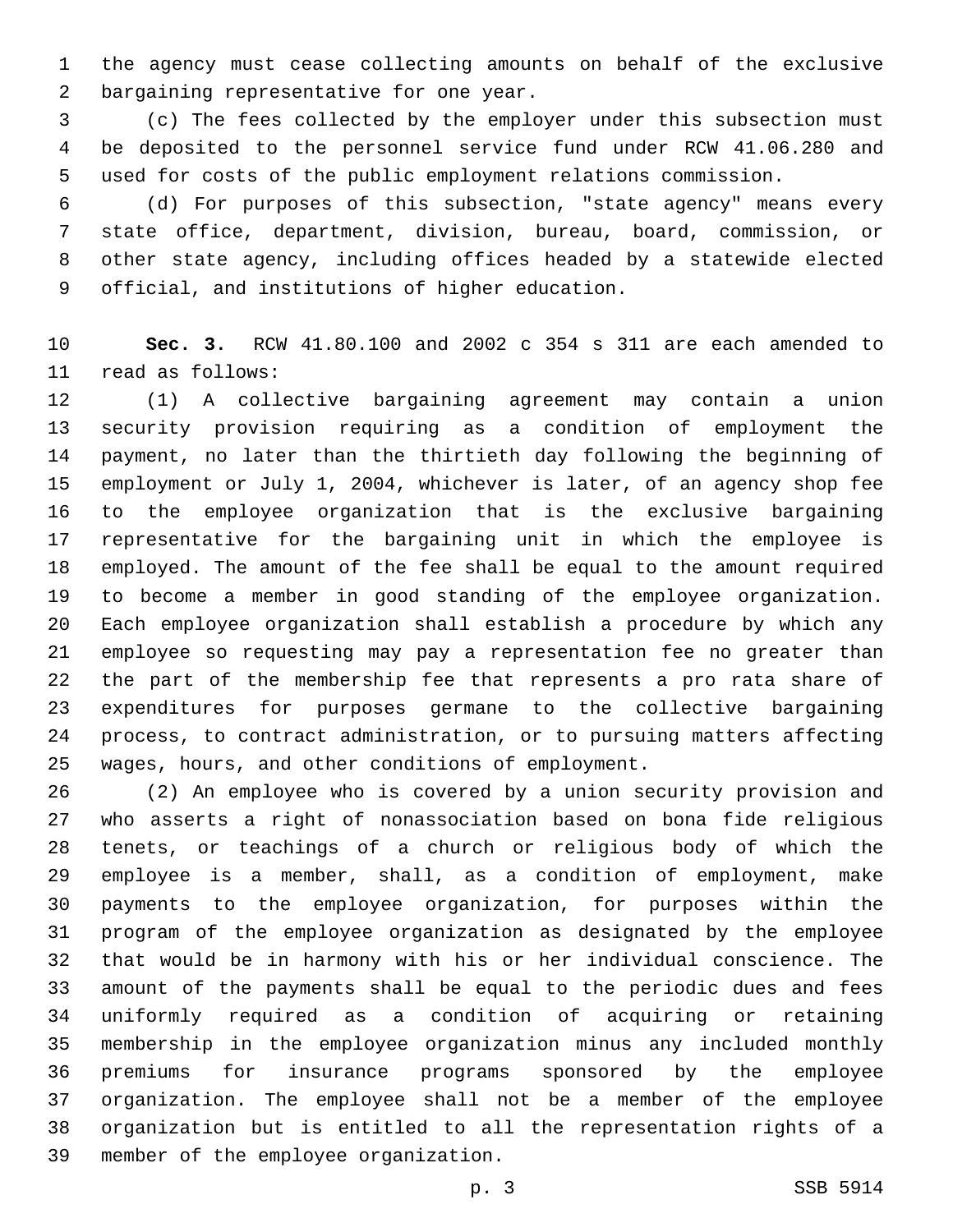(3) Upon filing with the employer the written authorization of a bargaining unit employee under this chapter, the employee organization that is the exclusive bargaining representative of the bargaining unit shall have the exclusive right to have deducted from the salary of the employee an amount equal to the fees and dues uniformly required as a condition of acquiring or retaining membership in the employee organization. The fees and dues shall be deducted each pay period from the pay of all employees who have given authorization for the deduction and shall be transmitted by the employer as provided for by agreement between the employer and the 11 employee organization.

 (4) The employer and all state agencies must assess the fee 13 provided in section 2 of this act. The rate of the fee is not subject 14 to collective bargaining.

 (5) Employee organizations that before July 1, 2004, were entitled to the benefits of this section shall continue to be 17 entitled to these benefits.

 **Sec. 4.** RCW 47.64.160 and 1983 c 15 s 7 are each amended to read 19 as follows:

 (1) A collective bargaining agreement may include union security provisions including an agency shop, but not a union or closed shop. If an agency shop provision is agreed to, the employer shall enforce it by deducting from the salary payments to members of the bargaining unit the dues required of membership in the bargaining representative, or, for nonmembers thereof, a fee equivalent to such dues. All union security provisions shall safeguard the right of nonassociation of employees based on bona fide religious tenets or teachings of a church or religious body of which such employee is a member. Such employee shall pay an amount of money equivalent to regular dues and fees to a nonreligious charity or to another charitable organization mutually agreed upon by the employee affected and the bargaining representative to which such employee would otherwise pay the dues and fees. The employee shall furnish written proof that such payment has been made. If the employee and the bargaining representative do not reach agreement on such matter, the commission shall designate the charitable organization.

 (2) The employer and all state agencies must assess the fee provided in section 2 of this act. The rate of the fee is not subject to collective bargaining.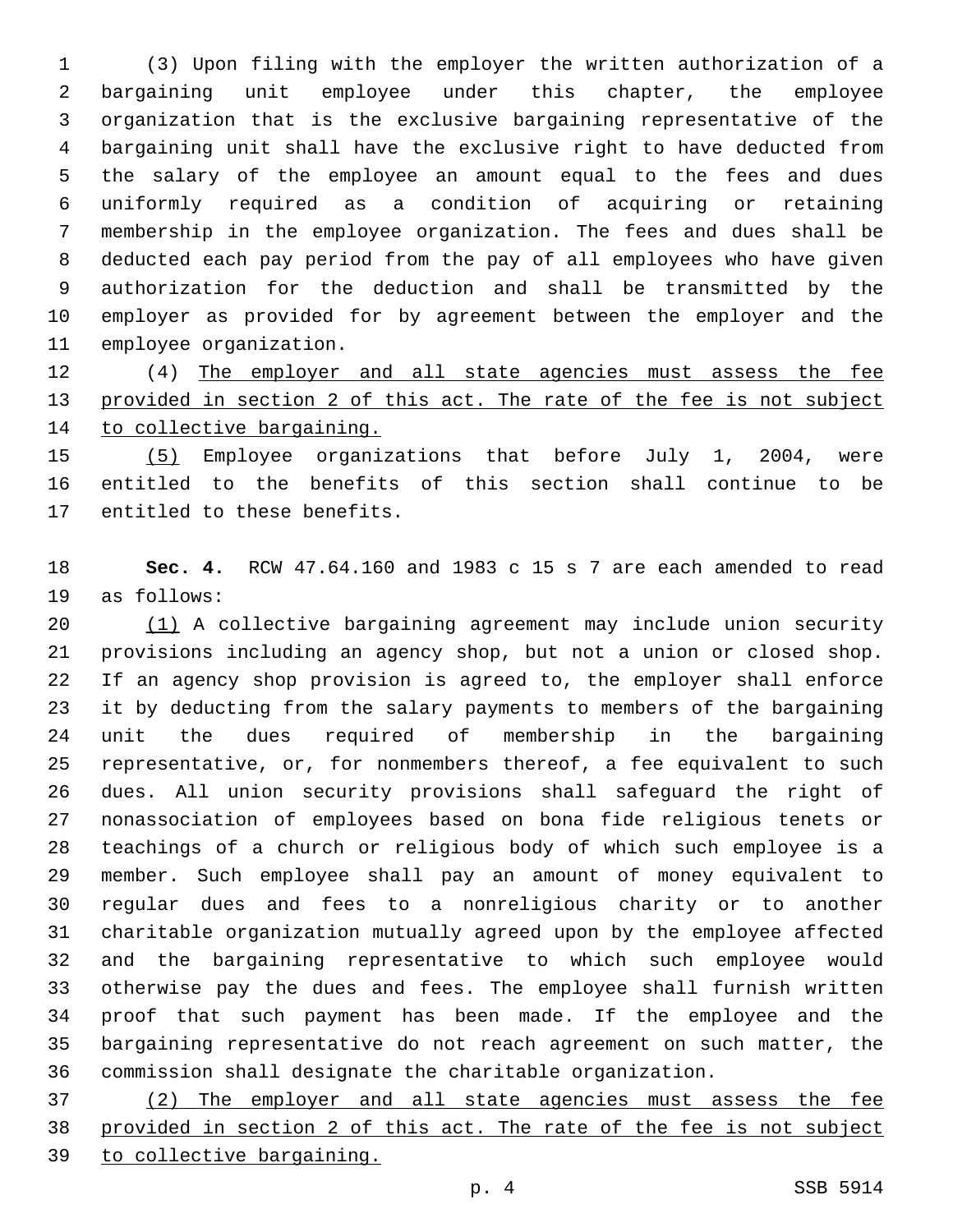**Sec. 5.** RCW 41.56.113 and 2010 c 296 s 4 are each amended to 2 read as follows:

 (1) This subsection (1) applies only if the state makes the payments directly to a provider.4

 (a) Upon the written authorization of an individual provider, a family child care provider, an adult family home provider, or a language access provider within the bargaining unit and after the certification or recognition of the bargaining unit's exclusive bargaining representative, the state as payor, but not as the employer, shall, subject to (c) of this subsection, deduct from the payments to an individual provider, a family child care provider, an adult family home provider, or a language access provider the monthly amount of dues as certified by the secretary of the exclusive bargaining representative and shall transmit the same to the treasurer of the exclusive bargaining representative.

 (b) If the governor and the exclusive bargaining representative of a bargaining unit of individual providers, family child care providers, adult family home providers, or language access providers enter into a collective bargaining agreement that:

 (i) Includes a union security provision authorized in RCW 41.56.122, the state as payor, but not as the employer, shall, subject to (c) of this subsection, enforce the agreement by deducting from the payments to bargaining unit members the dues required for membership in the exclusive bargaining representative, or, for nonmembers thereof, a fee equivalent to the dues; or

 (ii) Includes requirements for deductions of payments other than 27 the deduction under  $((+a)+(i+1))$  (b)(i) of this subsection, the state, as payor, but not as the employer, shall, subject to (c) of this subsection, make such deductions upon written authorization of the individual provider, family child care provider, adult family home 31 provider, or language access provider.

32 (c)(( $(\frac{1}{i})$ ) The initial additional costs to the state in making deductions from the payments to individual providers, family child care providers, adult family home providers, and language access providers under this section shall be negotiated, agreed upon in advance, and reimbursed to the state by the exclusive bargaining 37 representative.

38 (((ii) The allocation of ongoing additional costs to the state in making deductions from the payments to individual providers, family 40 child care providers, adult family home providers, or language access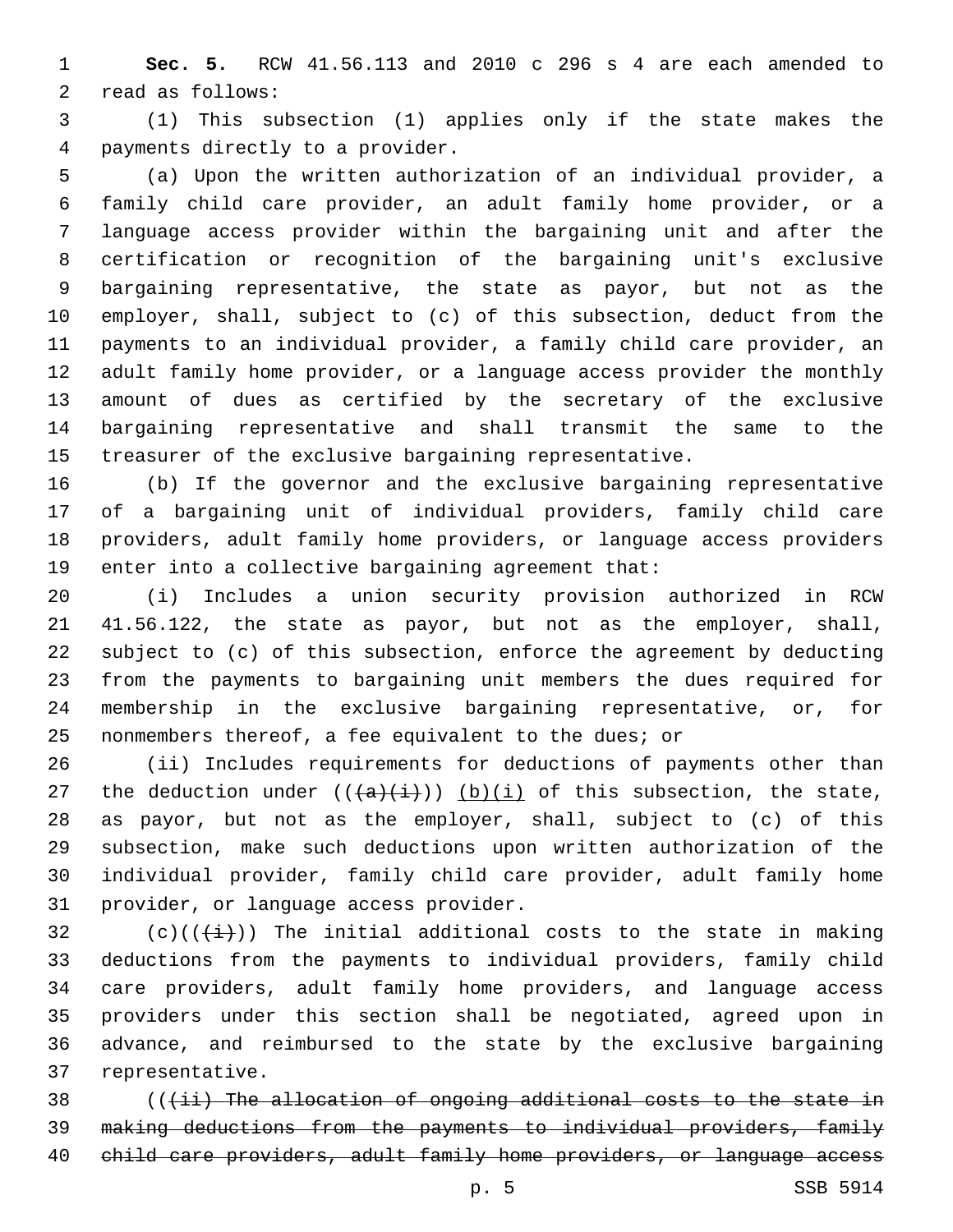providers under this section shall be an appropriate subject of collective bargaining between the exclusive bargaining representative and the governor unless prohibited by another statute. If no collective bargaining agreement containing a provision allocating the ongoing additional cost is entered into between the exclusive bargaining representative and the governor, or if the legislature does not approve funding for the collective bargaining agreement as provided in RCW 74.39A.300, 41.56.028, 41.56.029, or 41.56.510, as applicable, the ongoing additional costs to the state in making deductions from the payments to individual providers, family child care providers, adult family home providers, or language access 12 providers under this section shall be negotiated, agreed upon in 13 advance, and reimbursed to the state by the exclusive bargaining 14 representative.))

 (d) The governor and the exclusive bargaining representative of a bargaining unit of family child care providers may not enter into a collective bargaining agreement that contains a union security provision unless the agreement contains a process, to be administered by the exclusive bargaining representative of a bargaining unit of family child care providers, for hardship dispensation for license- exempt family child care providers who are also temporary assistance for needy families recipients or WorkFirst participants.

 (2) This subsection (2) applies only if the state does not make 24 the payments directly to a provider.

 (a) Upon the written authorization of a language access provider within the bargaining unit and after the certification or recognition of the bargaining unit's exclusive bargaining representative, the state shall require through its contracts with third parties that:

 (i) The monthly amount of dues as certified by the secretary of the exclusive bargaining representative be deducted from the payments to the language access provider and transmitted to the treasurer of 32 the exclusive bargaining representative; and

 (ii) A record showing that dues have been deducted as specified in (a)(i) of this subsection be provided to the state.

 (b) If the governor and the exclusive bargaining representative of the bargaining unit of language access providers enter into a collective bargaining agreement that includes a union security provision authorized in RCW 41.56.122, the state shall enforce the agreement by requiring through its contracts with third parties that: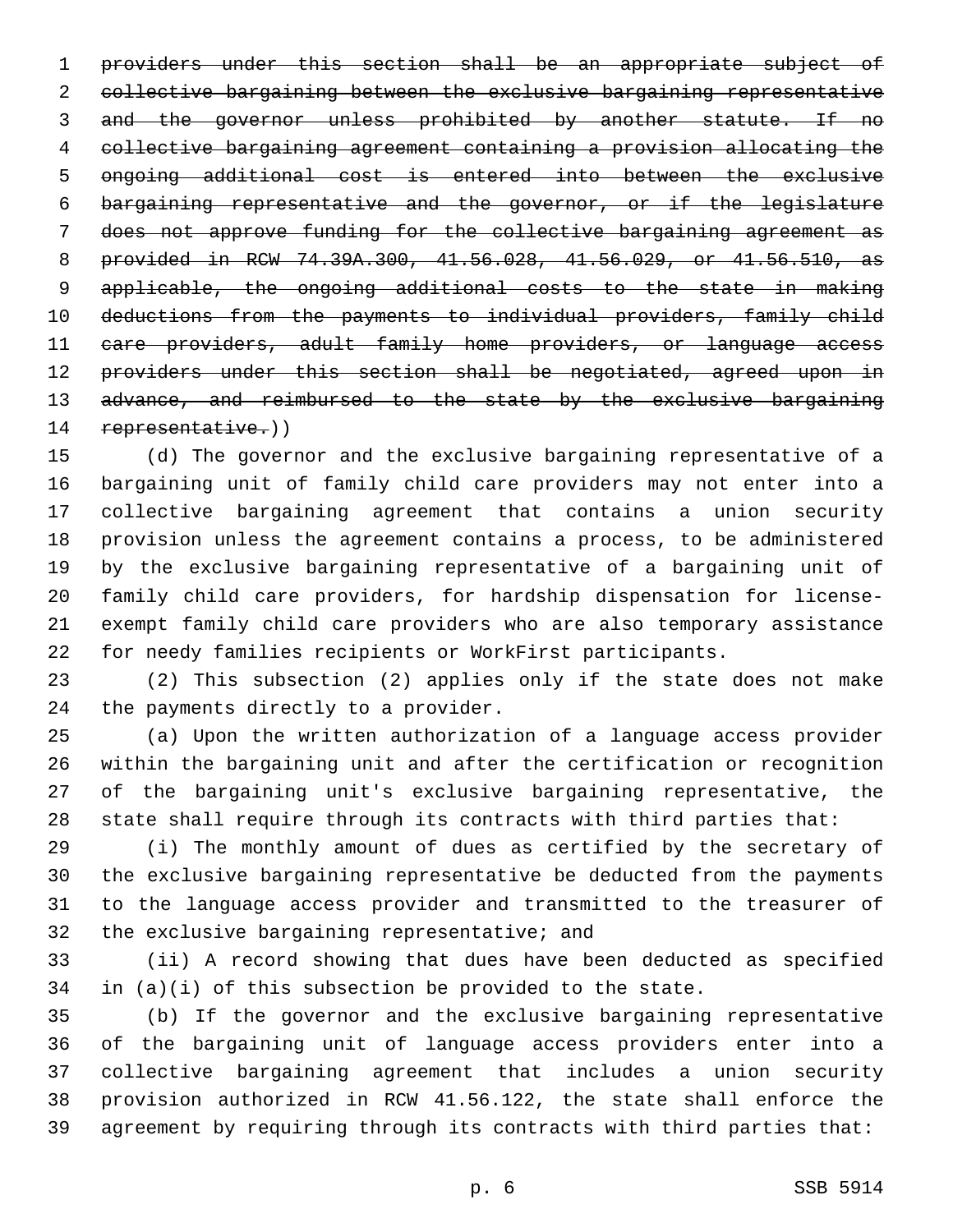(i) The monthly amount of dues required for membership in the exclusive bargaining representative as certified by the secretary of the exclusive bargaining representative, or, for nonmembers thereof, a fee equivalent to the dues, be deducted from the payments to the language access provider and transmitted to the treasurer of the 6 exclusive bargaining representative; and

 (ii) A record showing that dues or fees have been deducted as specified in (a)(i) of this subsection be provided to the state.

 (3) The employer and all state agencies must assess the fee provided in section 2 of this act. The rate of the fee is not subject to collective bargaining.

 **Sec. 6.** RCW 28B.52.045 and 1987 c 314 s 8 are each amended to 13 read as follows:

 (1) Upon filing with the employer the voluntary written authorization of a bargaining unit employee under this chapter, the employee organization which is the exclusive bargaining representative of the bargaining unit shall have the right to have deducted from the salary of the bargaining unit employee the periodic dues and initiation fees uniformly required as a condition of acquiring or retaining membership in the exclusive bargaining representative. Such employee authorization shall not be irrevocable for a period of more than one year. Such dues and fees shall be deducted from the pay of all employees who have given authorization for such deduction, and shall be transmitted by the employer to the employee organization or to the depository designated by the employee 26 organization.

 (2) A collective bargaining agreement may include union security provisions, but not a closed shop. If an agency shop or other union security provision is agreed to, the employer shall enforce any such provision by deductions from the salary of bargaining unit employees affected thereby and shall transmit such funds to the employee organization or to the depository designated by the employee organization.33

 (3) An employee who is covered by a union security provision and who asserts a right of nonassociation based on bona fide religious tenets or teachings of a church or religious body of which such employee is a member shall pay to a nonreligious charity or other charitable organization an amount of money equivalent to the periodic dues and initiation fees uniformly required as a condition of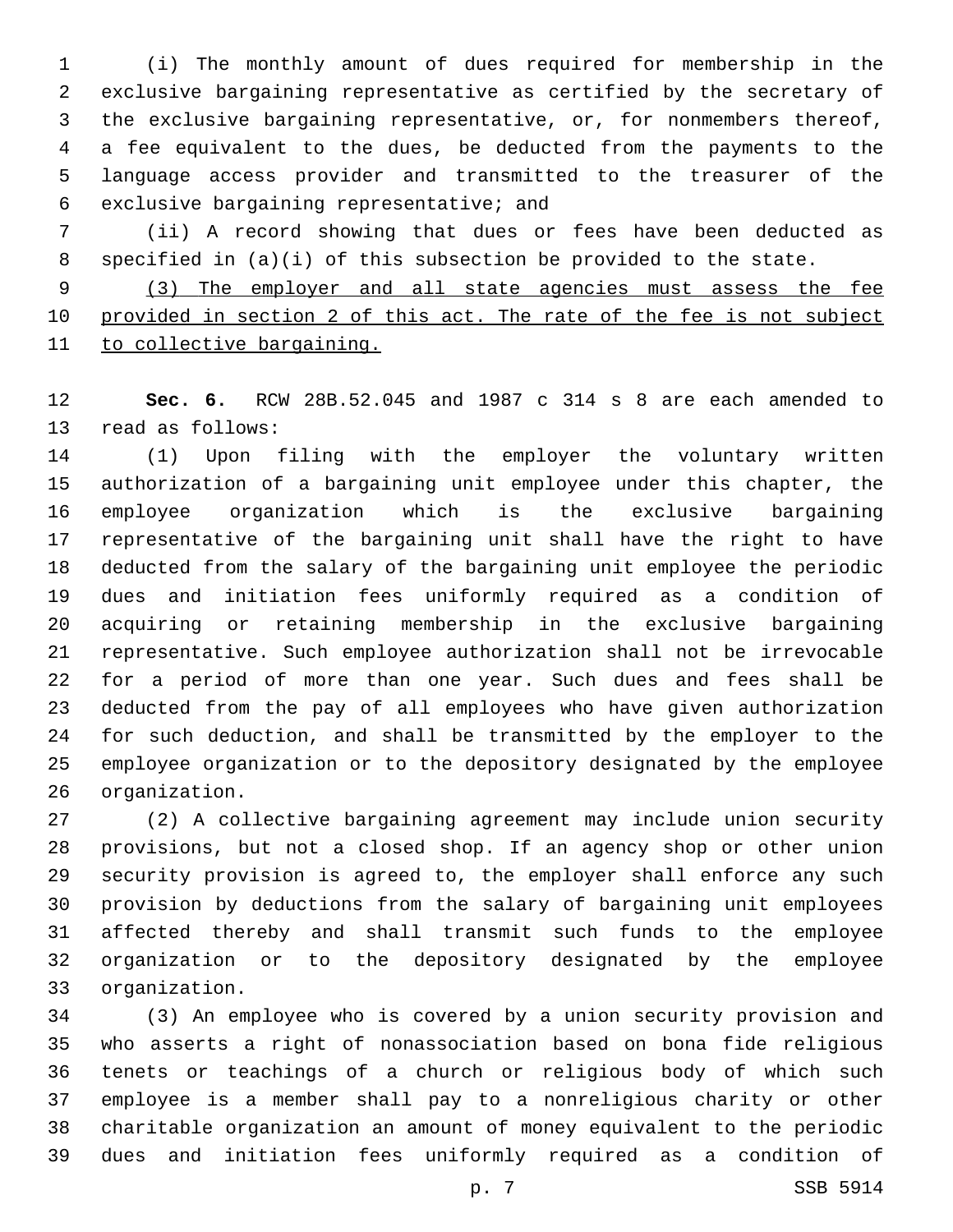acquiring or retaining membership in the exclusive bargaining representative. The charity shall be agreed upon by the employee and the employee organization to which such employee would otherwise pay the dues and fees. The employee shall furnish written proof that such payments have been made. If the employee and the employee organization do not reach agreement on such matter, the commission 7 shall designate the charitable organization.

 (4) The employer and all state agencies must assess the fee provided in section 2 of this act. The rate of the fee is not subject 10 to collective bargaining.

 **Sec. 7.** RCW 41.76.045 and 2002 c 356 s 12 are each amended to 12 read as follows:

 (1) Upon filing with the employer the voluntary written authorization of a bargaining unit faculty member under this chapter, the employee organization which is the exclusive bargaining representative of the bargaining unit shall have the right to have deducted from the salary of the bargaining unit faculty member the periodic dues and initiation fees uniformly required as a condition of acquiring or retaining membership in the exclusive bargaining representative. Such employee authorization shall not be irrevocable for a period of more than one year. Such dues and fees shall be deducted from the pay of all faculty members who have given authorization for such deduction, and shall be transmitted by the employer to the employee organization or to the depository designated 25 by the employee organization.

 (2) A collective bargaining agreement may include union security provisions, but not a closed shop. If an agency shop or other union security provision is agreed to, the employer shall enforce any such provision by deductions from the salary of bargaining unit faculty members affected thereby and shall transmit such funds to the employee organization or to the depository designated by the employee 32 organization.

 (3) A faculty member who is covered by a union security provision and who asserts a right of nonassociation based on bona fide religious tenets or teachings of a church or religious body of which such faculty member is a member shall pay to a nonreligious charity or other charitable organization an amount of money equivalent to the periodic dues and initiation fees uniformly required as a condition of acquiring or retaining membership in the exclusive bargaining